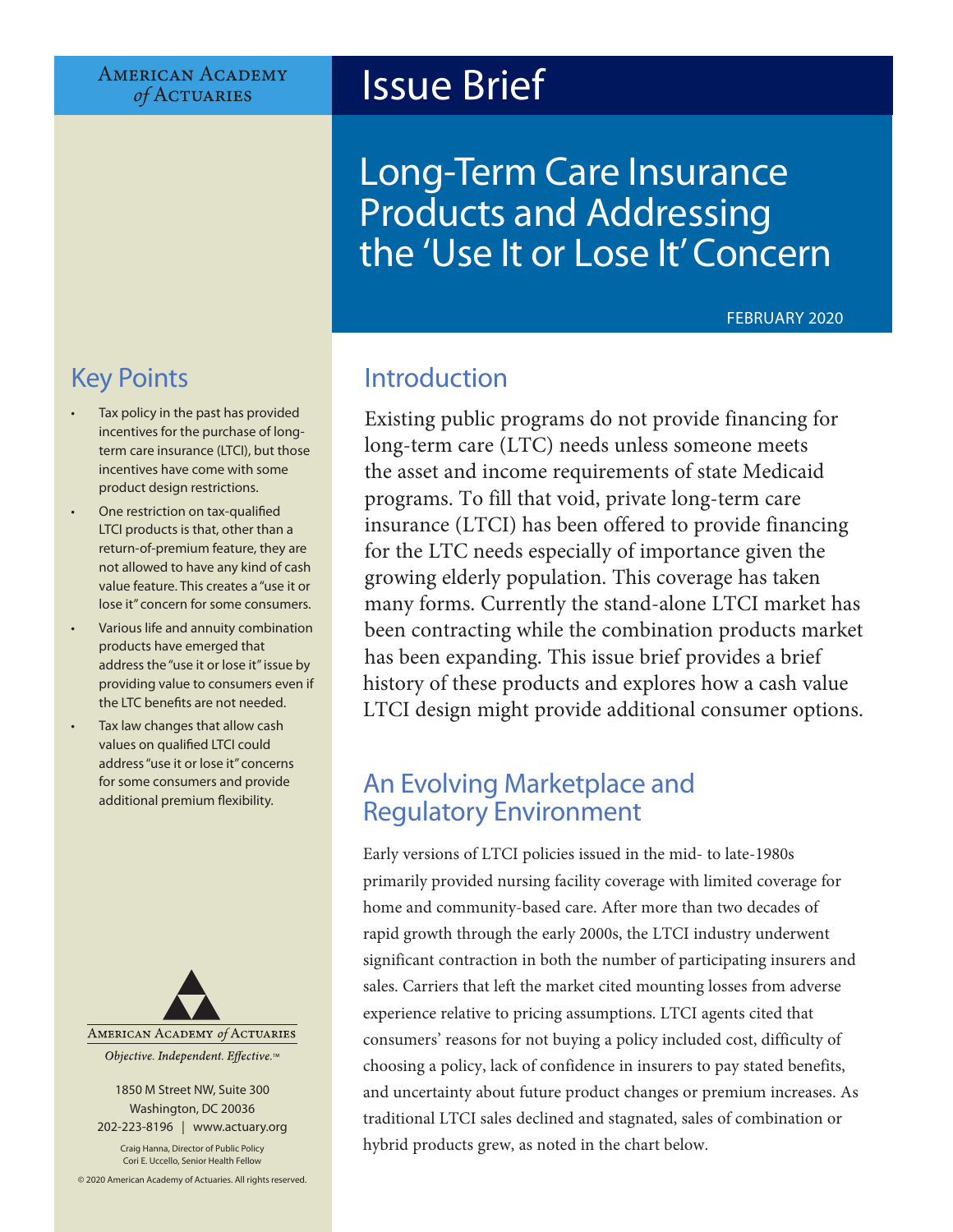

#### **Individual Combo Products—New Sales Lives Includes Both Chronic Illness Riders and LTC Riders**

 Source: LIMRA U.S. individual life combination products—annual review. Combo products include zero premium discounted death benefit features.

The Health Insurance Portability and Accountability Act of 1996 (HIPAA) states that qualified LTCI will be subject to favorable tax treatment under the Federal Income Tax Code, similar to accident and health insurance products. Benefits paid by a tax-qualified (TQ) policy will not be counted as taxable income to the policyholder under most circumstances, and premiums paid can be counted as a non-reimbursed medical expense for those itemizing their deductions for tax purposes. Almost all policies sold today are TQ policies, although non-TQ policies continue to be available.

The Pension Protection Act of 2006 (PPA) clarified the tax treatment of cash value distributions under life insurance policies or annuity contracts to pay for LTC. With the 2010 enactment of the new LTC tax provisions, benefits paid under LTC riders attached to either life insurance or annuity products will not be counted as taxable income to the policyholder under most circumstances.

**This issue brief was developed by the following members of the Long-Term Care Reform Subcommittee: Greg Gurlik, MAAA, FSA; Al Schmitz, MAAA, FSA; Linda Chow, MAAA, FSA; Zenaida Samaniego, MAAA, FSA; and Chris Borcik, MAAA, FSA, FCA.**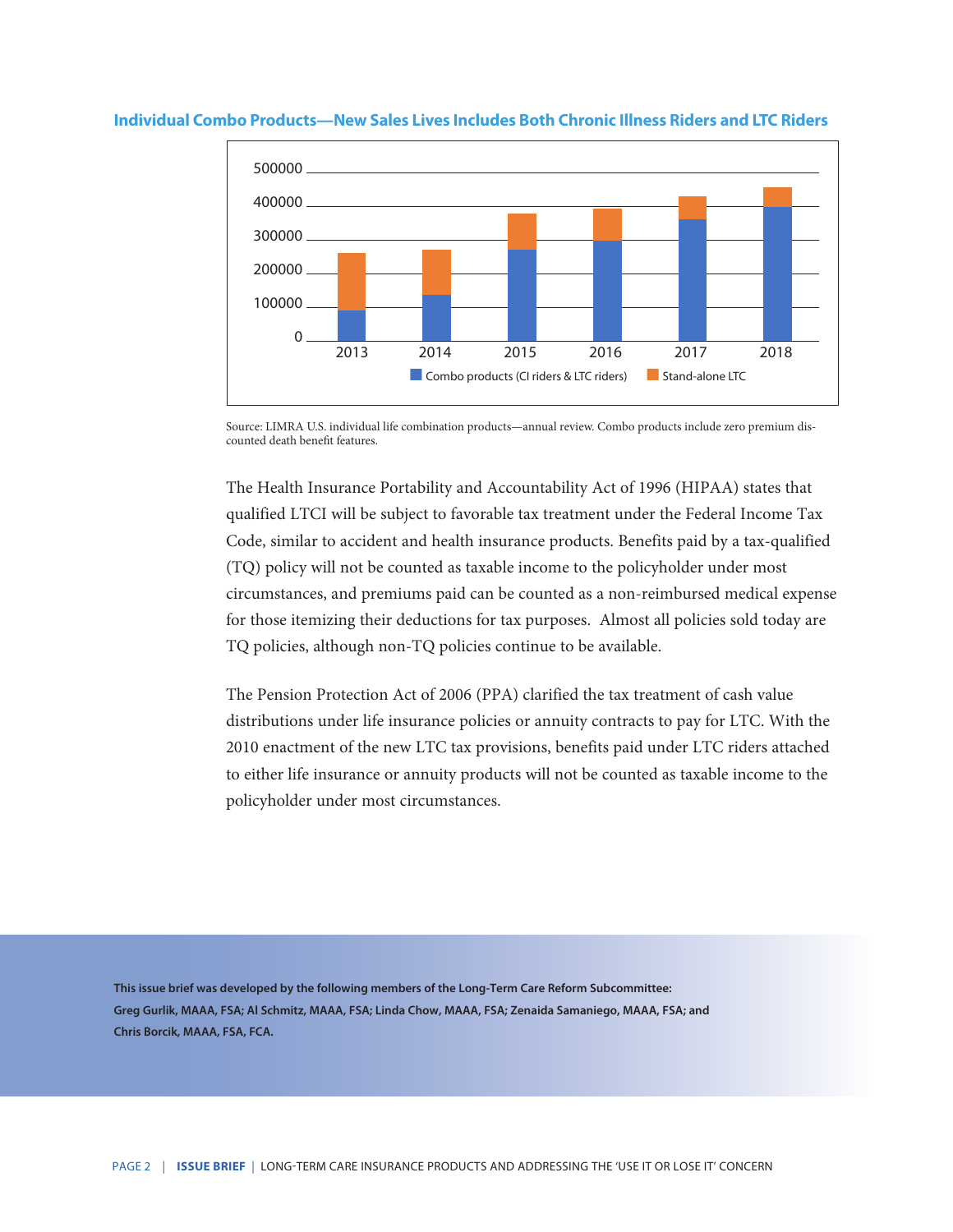### Current LTC Financing Alternatives

There are multiple ways to address LTC financing needs, including savings, insurance, life settlements, and reverse mortgages (for more information, see the Academy's October 2015 brief, "*[Long-Term Care Insurance: Product Design Flexibility](https://www.actuary.org/sites/default/files/files/LTCI.ProductDesignFlex.pdf)*.") Several insurance and annuity product alternatives that can provide financing for LTC services are summarized below:

**Traditional or stand-alone LTC insurance** generally provides comprehensive coverage for nursing facilities, assisted living facilities, and home and community care. Most products sold today reimburse actual expenses, although many indemnity policies and some disability-type<sup>1</sup> policies remain inforce. As discussed above, stand-alone LTCI receives favorable tax treatment under Section 7702(b) of the Internal Revenue Code. This product is generally considered to provide the greatest LTC benefits per dollar of premium, but in the absence of a return-of-premium feature, if no LTC benefits are needed the policy only provides peace of mind.

#### **Life/LTC combination or hybrid products** come in three common forms:

- Life insurance with a chronic illness rider—This rider accelerates life insurance benefits, is governed by Section 101(g) of the Internal Revenue Code, and cannot be marketed as LTC insurance. When LTC benefits are paid, the life policy face amount is commonly reduced dollar-for-dollar up to 100% of the face amount of the life policy. A pro rata reduction applies to the cash value. Acceleration benefit options are typically two years, three years, or four years, or range from 1% to 5% of the face amount per month. Chronic illness riders might also provide a lump sum payment for qualified LTC events.
- Life insurance with an LTC acceleration rider—Similar to a stand-alone LTCI policy, LTC acceleration riders are governed by Section 7702(b) of the Internal Revenue Code and must comply with the National Association of Insurance Commissioners (NAIC) LTC model regulation. The LTC rider benefit structure is almost identical to the chronic illness rider above except that a lump sum payment is rarely seen under this rider.
- Life insurance with both an LTC acceleration rider and an LTC extension of benefit rider—Both riders are governed by Section 7702(b) of the Internal Revenue Code. With this type of product, long-term care benefits are first funded by the LTC acceleration rider until the specified total LTC amount (up to 100% of the face amount) is fully depleted. Then the extension of benefit rider provides additional LTC coverage beyond the acceleration rider period, typically for two to four years. Extension of benefit riders are funded by a separate premium as opposed to the policyholder's own account value.

1 Does not require receipt of services like reimbursement and indemnity policies.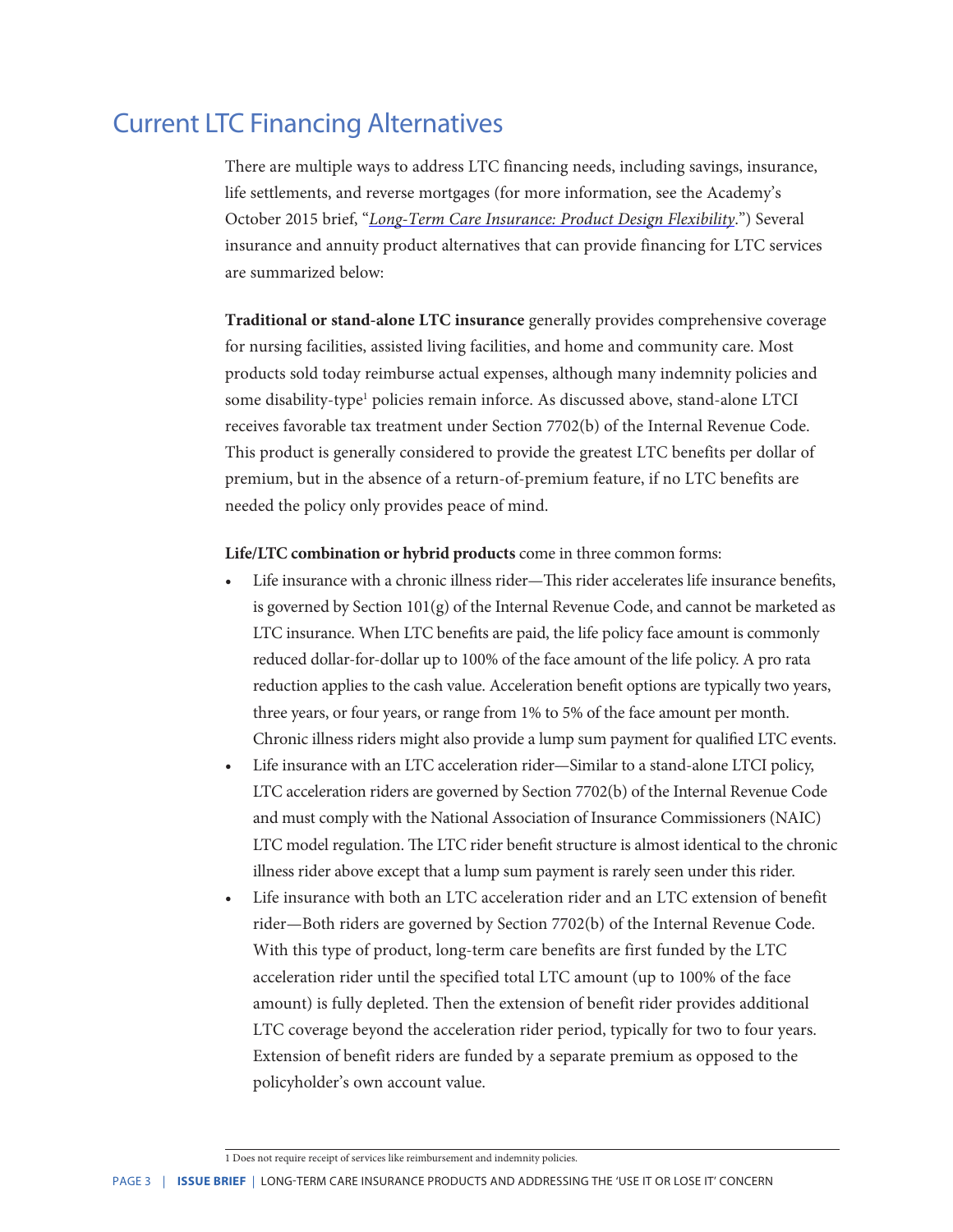A rider could be made available on more than one life base product chassis. Currently a majority of such riders are attached to universal life policies.

**Annuity/LTC combination or hybrid products** are less common in the market, as there are only a handful of carriers with a filed product. Some carriers with filed products are not actively marketing their annuity combination products due to the prolonged lowinterest-rate environment, which makes this type of product less attractive than some other alternatives available to consumers.

A common annuity combination design is a single-premium deferred annuity with LTC benefits, which has an LTC acceleration rider and an extension rider. The single premium is credited with interest until the account value is annuitized—i.e., converted to a lifetime payment stream. If the policyowner dies prior to annuitization, the account value is paid to the beneficiary as a death benefit. If the policyowner needs LTC services prior to annuitization, the account value covers LTC services for the first two or three years of claim. After the annuity's account value is depleted, LTC expenses can be covered by an extension rider for perhaps an additional two to four years.

Enhanced payout options are another variation in the annuity market. Under this design, LTC benefits are available within the guaranteed lifetime withdrawal benefit rider (GLWB) of a variable or fixed indexed annuity. The LTC enhanced payouts increase the lifetime payment amount if the insured meets the benefit eligibility requirements. The amount of the LTC enhancement varies in the market from 50% to 300% of the lifetime payout amount and can be effective for either a limited number of years (such as five years) or for the life of the insured.

### A Proposal to Enhance Stand-Alone LTC Product Designs

Although the tax treatment of various LTC products was largely improved and clarified within HIPAA in 1996 and the Deficit Reduction Act in 2005, those laws contained very specific policy and consumer protection requirements, some of which impede the marketing of qualified LTCI policies today.

Perhaps the biggest challenge is that other than a return-of-premium feature available only upon complete surrender or cancellation of the contract, current tax laws do not allow stand-alone qualified LTCI to have any type of cash value feature. This limitation creates a "use it or lose it" aspect to the product. As one article puts it: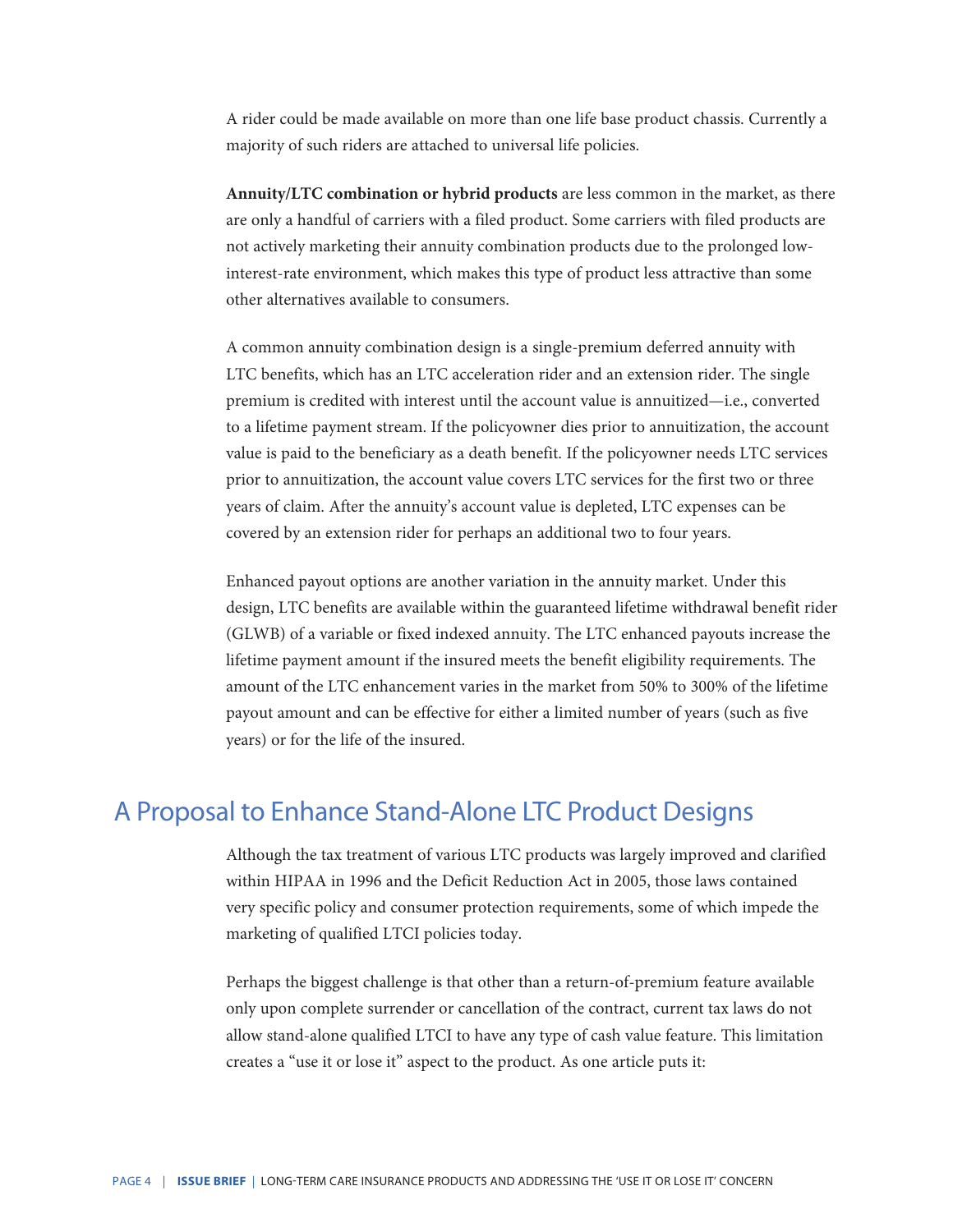Many people regard long-term-care insurance as having no real value if ultimately the payouts aren't needed. That is, instead of looking at long-termcare insurance primarily as financial protection, many people think of it as an investment — and a bad one at that. They see the premiums as money that would be wasted if the policy owner ultimately doesn't need long-term care. They don't think about the catastrophic losses a policy could help them avoid.<sup>2</sup>

While combination products can address the "use it or lose it" issue, they require consumers to purchase some level of other coverage to address what they might see as primarily an LTCI need. The NAIC recommendations to federal policymakers<sup>3</sup> have suggested that LTCI with a cash value feature could address the consumer concern about not receiving any value from their LTCI if the LTC benefits are not needed. Certainly, cash values would increase the premiums for LTCI, but they might improve consumer perceptions of the cost relative to the value. In addition, from the insurer's perspective, having some growing portion of the policy benefits that will be paid out one way or another could help insurers balance the morbidity and mortality risks in the same way that hybrid products have helped insurers to balance the overall policy risks.

Furthermore, the NAIC recommendations suggested that cash value features can allow more flexible premium options that "could increase consumer choice and flexibility by allowing prefunding for LTC needs under a variety of premium payment patterns."4 The NAIC LTC Model Regulation currently allows premiums to increase with the age of the insured, but only to age 65. Allowing cash values on qualified LTCI could allow insureds additional premium flexibility while addressing "use it or lose it" concerns. Cash value features could also reduce the portion of premium needed to pay for a death benefit relative to a combination product.

Some have noted that LTCI is already a complicated product and that adding a cash value feature would further complicate LTCI for consumers. On the other hand, having a cash value component could facilitate discussions with people who otherwise might not consider the purchase of an LTCI policy. Whatever cash value designs are developed, companies need to be sure that those designs can be explained to agents and that agents will in turn be able to explain those designs to potential consumers.

Finally, from a macroeconomic level, having more LTC services covered by private funds can help relieve public programs, such as Medicaid, of additional costs in the future. Therefore, adding new features to make existing products more attractive to a broader range of consumers could result in long-term beneficial societal impacts.

<sup>2</sup> Olivia S. Mitchell and Daniel Gottleib; *"*[Why People Don't Buy Long-Term-Care Insurance](https://www.marketwatch.com/story/why-people-dont-buy-long-term-care-insurance-2015-06-17)"; *MarketWatch*; June 25, 2015. 3 NAIC; *Long-Term Care Federal Policy Options to Present to Congress*; April 2017. 4 Ibid.